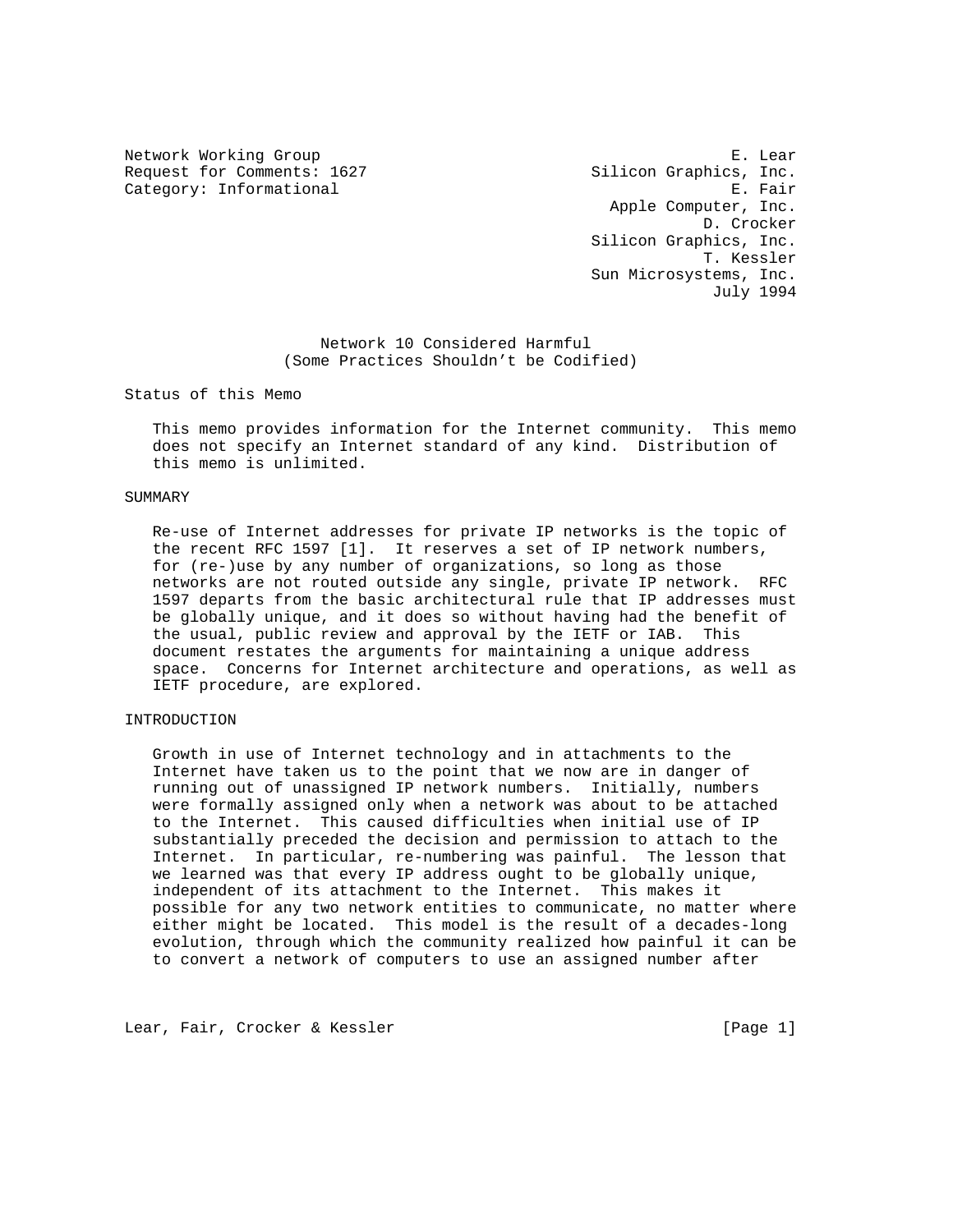using random or default addresses found on computers just out of the box. RFC 1597 abrogates this model without benefit of general IETF community discussion and consensus, leaving policy and operational questions unasked and unanswered.

KEEP OUR EYES ON THE PRIZE: AN ARCHITECTURAL GOAL AND VIOLATION

 A common -- if not universal -- ideal for the future of IP is for every system to be globally accessible, given the proper security mechanisms. Whether such systems comprise toasters, light switches, utility power poles, field medical equipment, or the classic examples of "computers", our current model of assignment is to ensure that they can interoperate.

 In order for such a model to work there must exist a globally unique addressing system. A common complaint throughout the community is that the existing security in host software does not allow for every (or even many) hosts in a corporate environment to have direct IP access. When this problem is addressed through proper privacy and authentication standards, non-unique IP addresses will become a bottleneck to easy deployment if the recommendations in RFC 1597 are followed.

 The IP version 4 (IPv4) address space will be exhausted. The question is simply: when?

 If we assert that all IP addresses must be unique globally, connected or not, then we will run out of IP address space soon.

 If we assert that only IP addresses used on the world-wide Internet need to be globally unique, then we will run out of IP address space later.

 It is absolutely key to keep the Internet community's attention focused on the efforts toward IP next generation (IPng), so that we may transcend the limitations of IPv4. RFC 1597 produces apparent relief from IPv4 address space exhaustion by masking those networks that are not connecting to the Internet, today. However, this apparent relief will likely produce two results: complacency on the large part of the community that does not take the long term view, and a very sudden IP address space exhaustion at some later date.

 Prior to IPng deployment, it is important to preserve all the semantics that make both the Internet and Internet technology so very valuable for interoperability. Apple Computer, IBM, and Motorola could not collaborate as easily as they have to produce the PowerPC without uniquely assigned IP addresses. The same can be said of the Silicon Graphics merger with MIPS. There are many, many more examples

Lear, Fair, Crocker & Kessler [Page 2]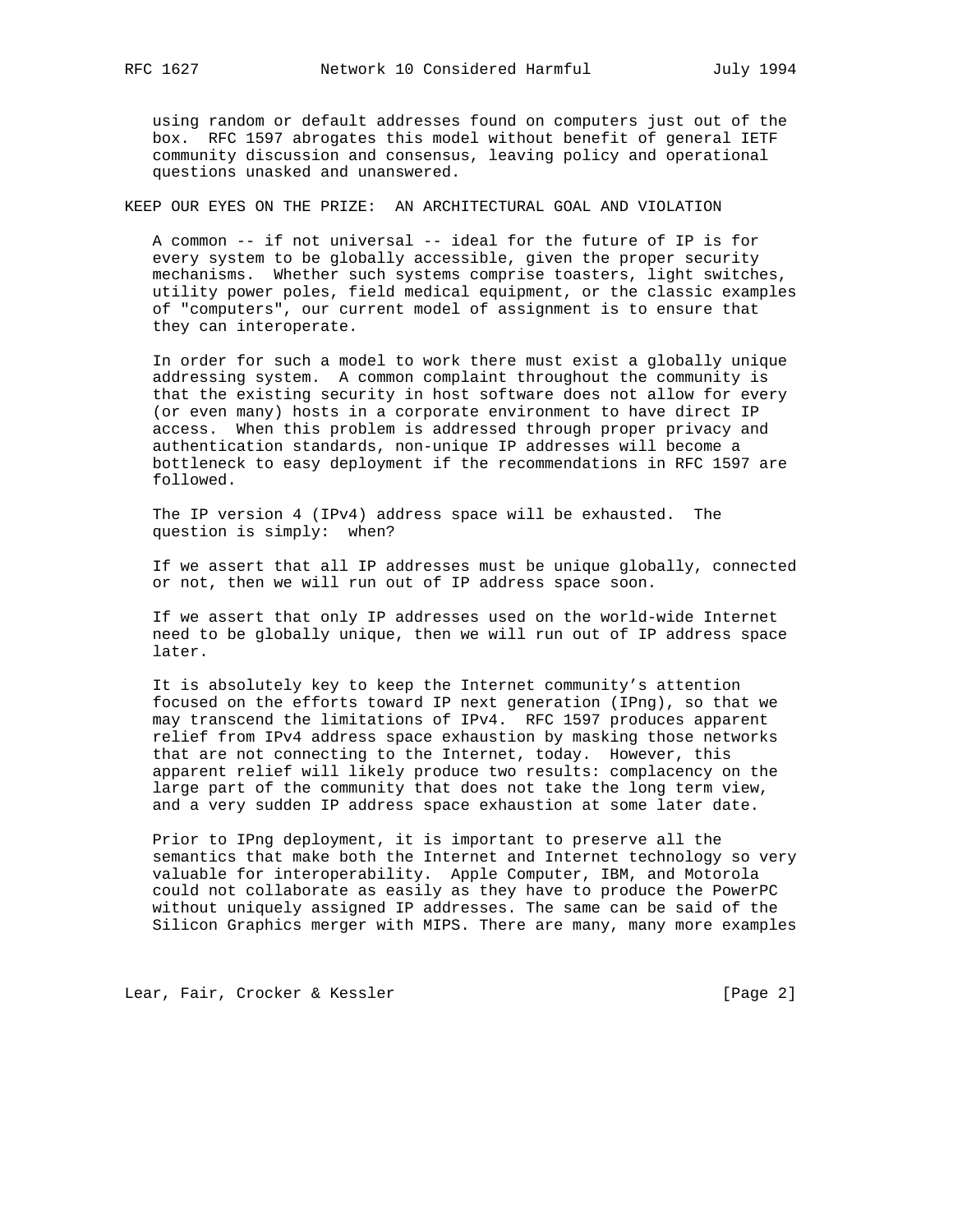that can be cited.

 It should be noted that a scheme similar to RFC 1597 can be implemented at the time that we actually run out of assignable IPv4 address space; it simply requires that those organizations which have been assigned addresses but are not yet connected to the Internet return their addresses to IANA. It is important that the IAB (and IANA as its agent) reassert their ownership of the IP address space now, to preclude challenges to this type of reassignment.

OPERATIONAL ISSUES

RFC 1597 Implementations

 Methods are needed to ensure that the remaining addresses are allocated and used frugally. Due to the current problems, Internet service providers have made it increasingly difficult for organizations to acquire public IP network numbers. Private networks have always had the option of using addresses not assigned to them by appropriate authorities. We do not know how many such networks exist, because by their nature they do not interact with the global Internet. By using a random address, a company must take some care to ensure it is able to route to the properly registered owner of that network.

 RFC 1597 proposes to solve the routing problem by assigning numbers that will never be used outside of private environments. Using such standard numbers introduces a potential for clashes in another way. If two private networks follow RFC 1597 and then later wish to communicate with each other, one will have to renumber. The same problem occurs if a private network wishes to become public. The likely cost of renumbering is linear to the number of hosts on a network. Thus, a large company with 10,000 hosts on a network could incur considerable expense if it either merged with another company or joined the Internet in such a way as to allow all hosts to directly access the outside network.

 The probability of address clashes occurring over time approach 100% with RFC 1597. Picking a random network number reduces the chances of having to renumber hosts, but introduces the routing problems described above. Best of all, retrieving assigned numbers from the appropriate authority in the first place eliminates both existing and potential address conflicts at the cost of using a part of the address space.

 Apple Computer once believed that none of its internal systems would ever speak IP directly to the outside world, and as such, network operations picked IP class A network 90 out of thin air to use.

Lear, Fair, Crocker & Kessler [Page 3]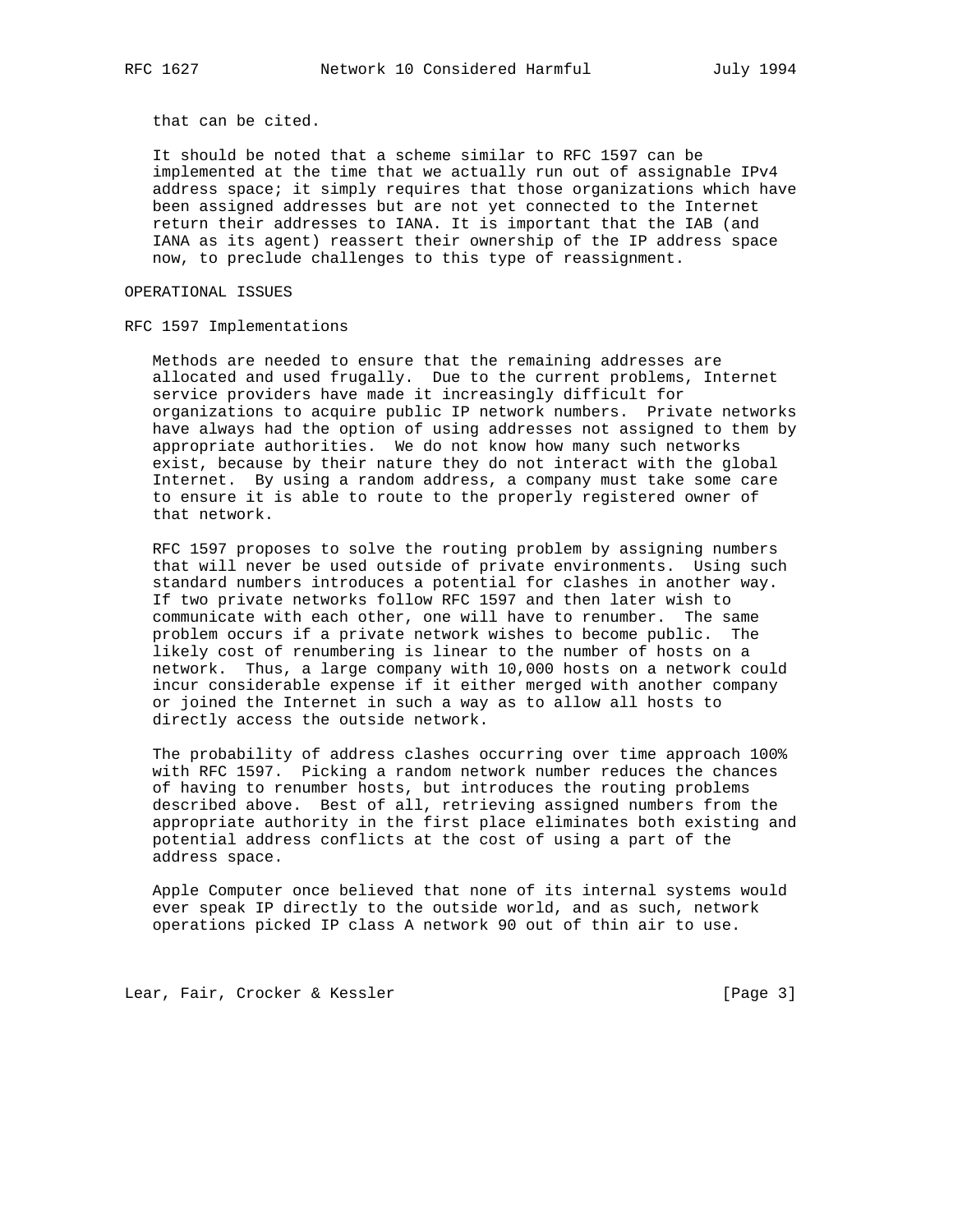Apple is only now recovering from this error, having renumbered some 5,000 hosts to provide them with "desktop" Internet access. Unless the Internet community reaffirms its commitment to a globally unique address space, we condemn many thousands of organizations to similar pain when they too attempt to answer the call of the global Internet.

 Another timely example of problems caused by RFC 1597 is Sun's use of Internet multicasting. Sun selectively relays specific multicast conferences. This has the effect of making many hosts at Sun visible to the Internet, even though they are not addressable via IP unicast routing. If they had non-global addresses this would not work at all. It is not possible to predict which machines need global addresses in advance. Silicon Graphics has a similar configuration, as is likely for others, as well.

 Some might argue that assigning numbers to use for private networks will prevent accidental leaks from occurring through some sort of convention a'la Martian packets. While the proposal attempts to create a standard for "private" address use, there is absolutely no way to ensure that other addresses are not also used.

 Hence, the "standard" becomes nothing but a misleading heuristic. In fact, it is essential that routers to the global Internet advertise networks based only on explicit permission, rather than refusing to advertise others based on implicit prohibition, as supported by the policy formally created in RFC 1597.

Security Issues

 Administrators will have a hard time spotting unauthorized networks, when their network has been breached (either intentionally or unintentionally) because the other networks might have the same numbers as those normally in the routing tables. More over, an inadvertent connection could possibly have a double whammy effect of partitioning two operational networks.

 It is worth emphasizing that IP providers should filter out all but authorized networks. Such a practice would not only prevent accidents but also enhance the security of the Internet by reducing the potential number of points of attack.

 Internet multicasting adds a new dimension to security. In some cases it may possible to allow multicasting through firewalls that completely restrict unicast routing. Otherwise unconnected networks might well need unique addresses, as illustrated in the example above.

Lear, Fair, Crocker & Kessler [Page 4]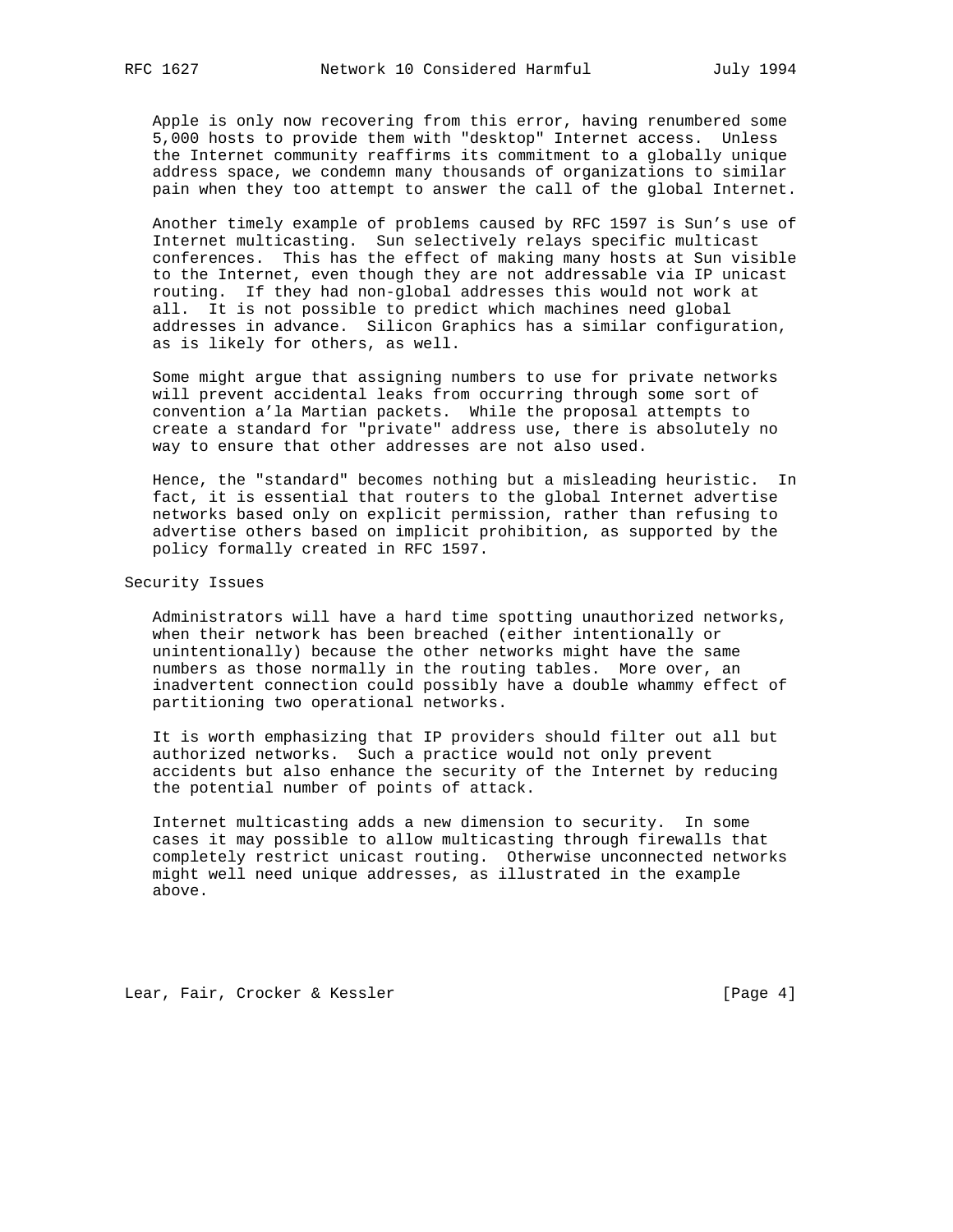Problems with Examples

 RFC 1597 gives several examples of IP networks that need not have globally unique address spaces. Each of those cases is plausible, but that does not make it legitimate to ENCOURAGE non-uniqueness of the addresses. In fact, it is equally plausible that globally unique IP addresses will be required, for every one of the scenarios described in RFC 1597:

- Airport displays are public information and multicasting beyond the airport might be useful.
- An organization's machines which, today, do not need global connectivity might need it tomorrow. Further, merging organizations creates havoc when the addresses collide.
- Current use of firewalls is an artifact of limitations in the technology. Let's fix the problem, not the symptom.
- Inter-organization private links do not generate benefit from being any more correct in guessing which machines want to interact than is true for general Internet access.

 This is another point that warrants repetition: the belief that administrators can predict which machines will need Internet access is quite simply wrong. We need to reduce or eliminate the penalties associated with that error, in order to encourage as much Internet connectivity as operational policies and technical security permit. RFC 1597 works very much against this goal.

Problems With "Advantages" And More Disadvantages

 RFC 1597 claims that Classless Inter-Domain Routing (CIDR) will require enterprises to renumber their networks. In the general case, this will only involve those networks that are routed outside of enterprises. Since RFC 1597 addresses private enterprise networks, this argument does not apply.

 The authors mention that DCHP-based tools [2] might help network number transition. However, it is observed that by and large such tools are currently only "potential" in nature.

 Additionally, with the onslaught of ISDN, slip, and PPP in host implementations, the potential for a workstation to become a router inadvertently has never been greater. Use of a common set of addresses for private networks virtually assures administrators of having their networks partitioned, if they do not take care to carefully control modem connections.

Lear, Fair, Crocker & Kessler [Page 5]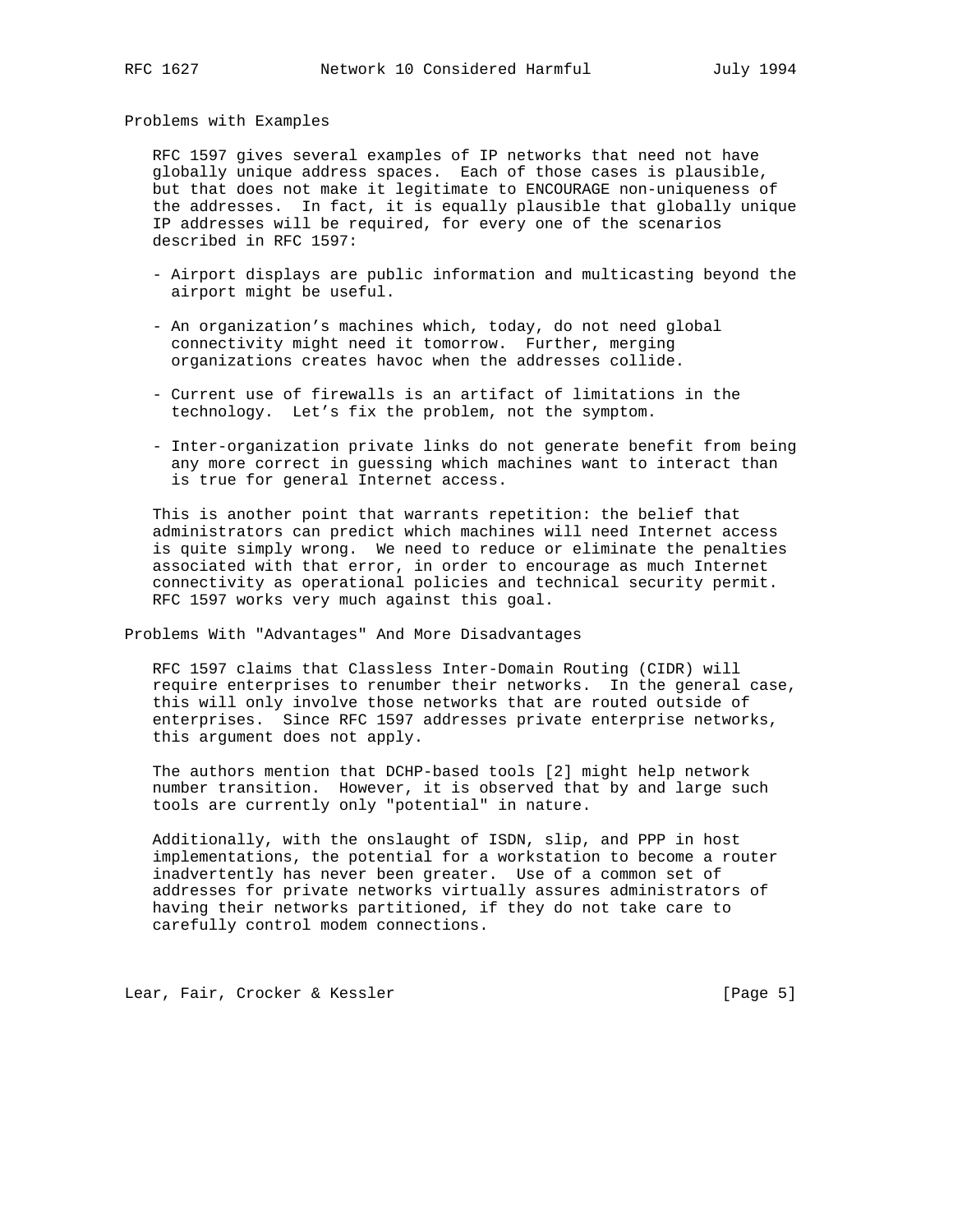Finally, RFC 1597 implies that it may be simple to change a host's IP address. For a variety of reasons this may not be the case, and it is not the norm today. For example, a host may be well known within a network. It may have long standing services such as NFS, which would cause problems for clients were its address changed. A host may have software licenses locked by IP address. Thus, migrating a host from private to global addressing may prove difficult. At the very least, one should be careful about addressing well known hosts.

POLICY ISSUES

IANA Has Overstepped Their Mandate

 For many years, IANA has followed an assignment policy based on the expectation of Internet connectivity for ALL assignees. As such it serves to encourage interconnectivity. IANA assignment of the network numbers listed in RFC 1597 serves to formally authorize behavior contrary to this accepted practice. Further, this change was effected without benefit of community review and approval.

 RFC 1597 specifies a new operational requirement explicitly: network service providers must filter the IANA assigned network numbers listed in RFC 1597 from their routing tables. This address space allocation is permanently removed from being used on the Internet.

 As we read RFC 1601 [3], this action is not within the purview of IANA, which should only be assigning numbers within the current standards and axioms that underlie the Internet. IP network numbers are assigned uniquely under the assumption that they will be used on the Internet at some future date. Such assignments violate that axiom, and constitute an architectural change to the Internet. RFC 1602 [4] and RFC 1310 [5] also contain identical wording to this effect in the section that describes IANA.

 While RFC 1597 contains a view worthy of public debate, it is not ready for formal authorization. Hence, we strongly encourage IANA to withdraw its IP address assignments documented by RFC 1597 forthwith.

 The IAB should review the address assignment policies and procedures that compose IANA's mandate, and reaffirm the commitment to a globally unique IP address space.

## COMMENTS AND CONCLUSIONS

 The Internet technology and service is predicated on a global address space. Members of the Internet community have already experienced and understood the problems and pains associated with uncoordinated private network number assignments. In effect the proposal attempts

Lear, Fair, Crocker & Kessler [Page 6]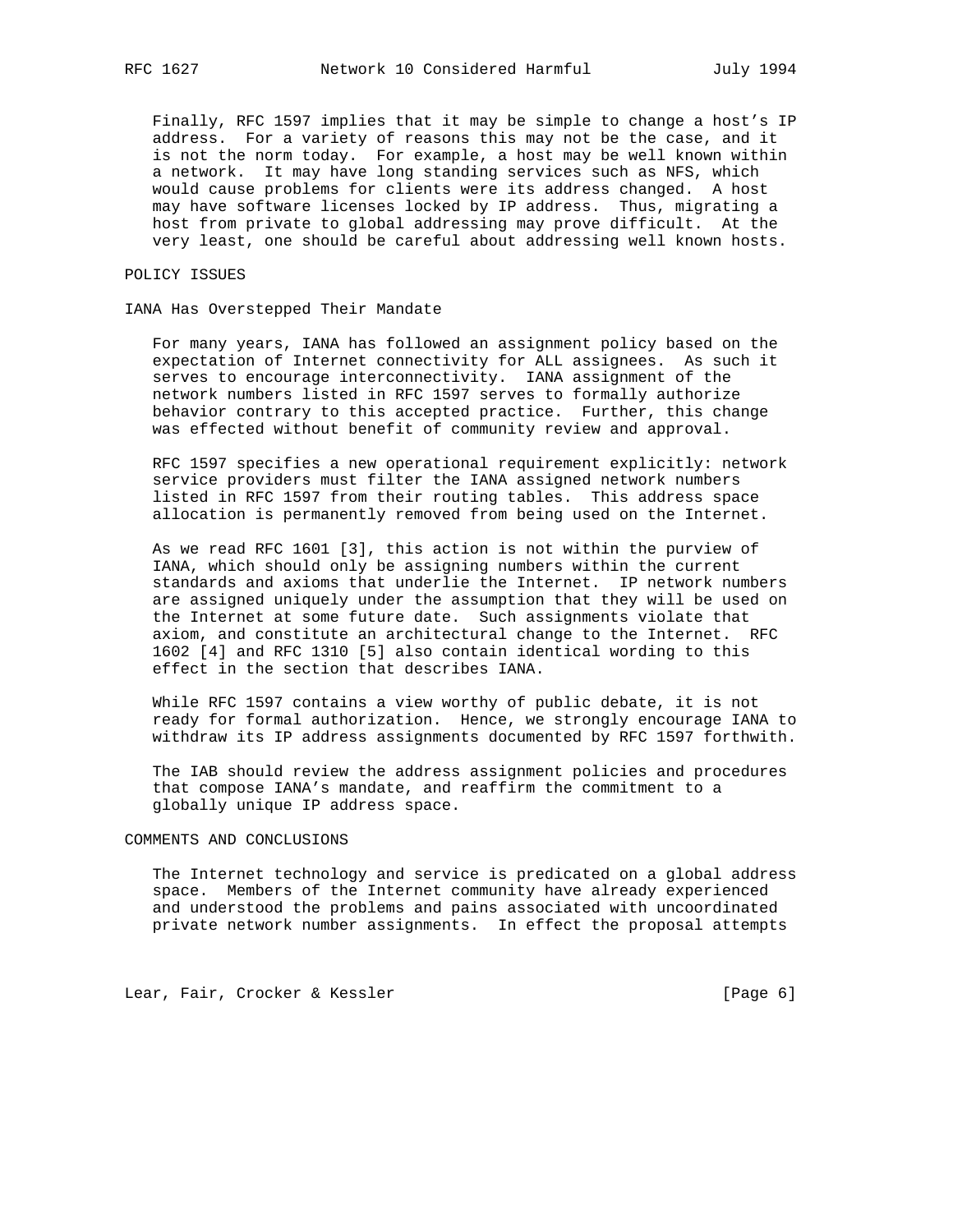to codify uncoordinated behavior and alter the accepted Internet addressing model. Hence, it needs to be considered much more thoroughly.

 RFC 1597 gives the illusion of remedying a problem, by creating formal structure to a long-standing informal practice. In fact, the structure distracts us from the need to solve these very real problems and does not even provide substantive aid in the near-term.

 In the past we have all dreaded the idea of having any part of the address space re-used. Numerous luminaries have both written and spoke at length, explaining why it is we want direct connections from one host to another. Before straying from the current architectural path, we as a community should revisit the reasoning behind the preaching of unique addressing. While RFC 1597 attempts to change this model, its costs and limitations for enterprises can be enormous, both in the short and long term.

#### REFERENCES

- [1] Rekhter, Y., Moskowitz, B., Karrenberg, D., and G. de Groot, "Address Allocation for Private Internets", T.J. Watson Research Center, IBM Corp., Chrysler Corp., RIPE NCC, RFC 1597, March 1994.
- [2] Droms, R., "Dynamic Host Configuration Protocol", RFC 1541, Bucknell University, October 1993.
- [3] Huitema, C., "Charter of the Internet Architecture Board (IAB)", RFC 1601, IAB, March 1994.
- [4] Internet Architecture Board, Internet Engineering Steering Group, "The Internet Standards Process -- Revision 2", IAB, IESG, RFC 1602, March 1994.
- [5] Internet Activities Board, "The Internet Standards Process", RFC 1310, IAB, March 1992.
- [6] Internet Activities Board, "Summary of Internet Architecture Discussion", Notes available from ISI, [ftp.isi.edu: pub/IAB/IABmins.jan91Arch.txt], IAB, January 1991.

## SECURITY CONSIDERATIONS

See the section, "Security Issues".

Lear, Fair, Crocker & Kessler [Page 7]